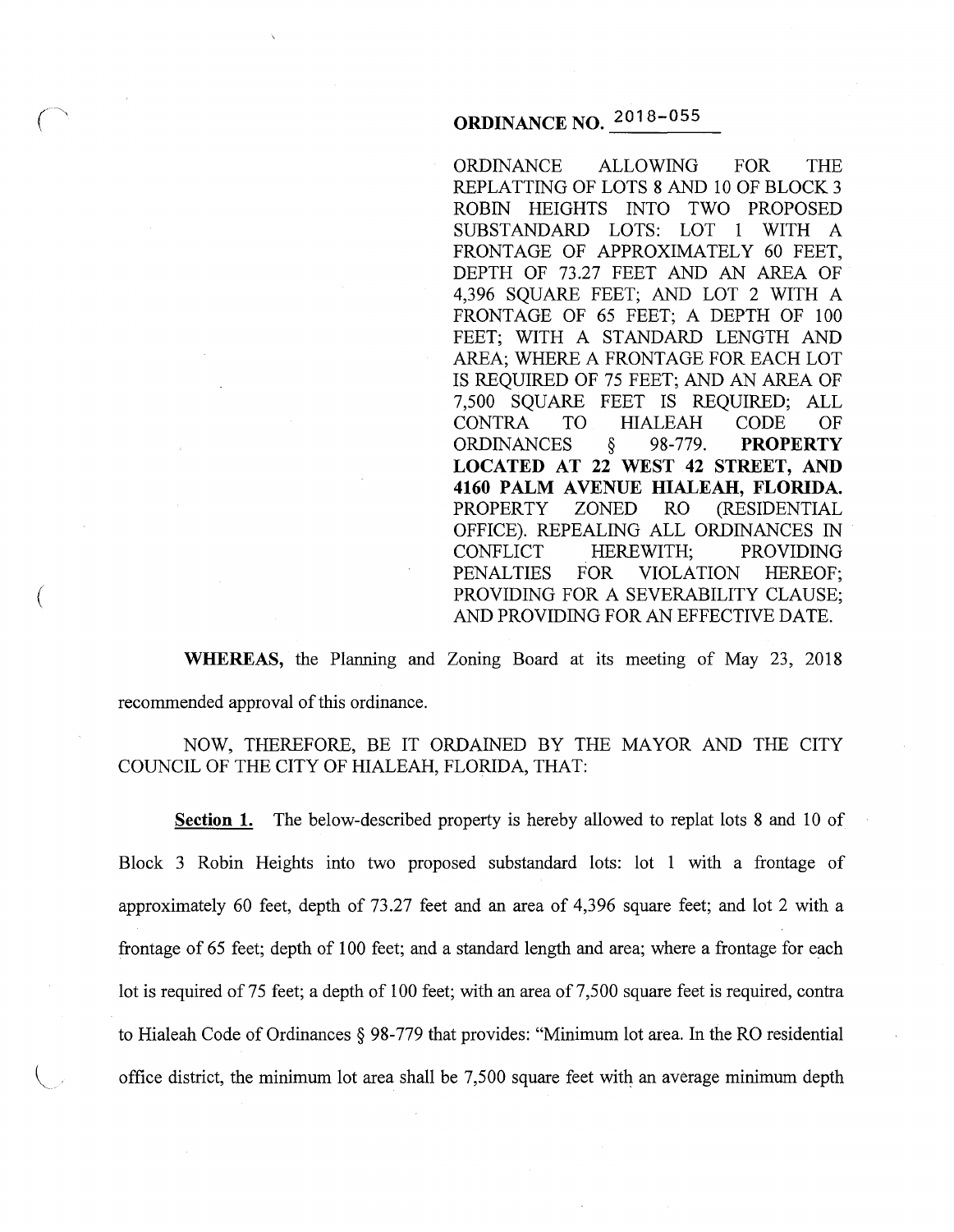of 100 feet and an average minimum width of 75 feet." Property located at 22 West 42 Street, Hialeah, Florida, and legally described as follows:

> Lots 8 and 10, of Block 3 of ROBIN HEIGHTS, according to the Plat thereof, as recorded in Plat Book 49, at Page 85, of the Public Records of Miami-Dade County, Florida.

# **Section 2:** Repeal of Ordinances in Conflict.

All ordinances or parts of ordinances in conflict herewith are hereby repealed to the extent of such conflict.

# **Section 3: Penalties.**

(

Every person violating any provision of the Code or any ordinance, rule or regulation adopted or issued in pursuance thereof shall be assessed a civil penalty not to exceed \$500.00 within the discretion of the court or administrative tribunal having jurisdiction. Each act of violation and each day upon which any such violation shall occur shall constitute a separate offense. In addition to the penalty prescribed above, the city may pursue other remedies such as abatement of nuisance, injunctive relief, administrative adjudication and revocation of licenses or permits.

# **Section 4: Severability Clause.**

If any phrase, clause, sentence, paragraph or section of this ordinance shall be declared invalid or unconstitutional by the judgment or decree of a court of competent jurisdiction, such invalidity or unconstitutionality shall not affect any of the remaining phrases, clauses, sentences, paragraphs or sections of this ordinance.